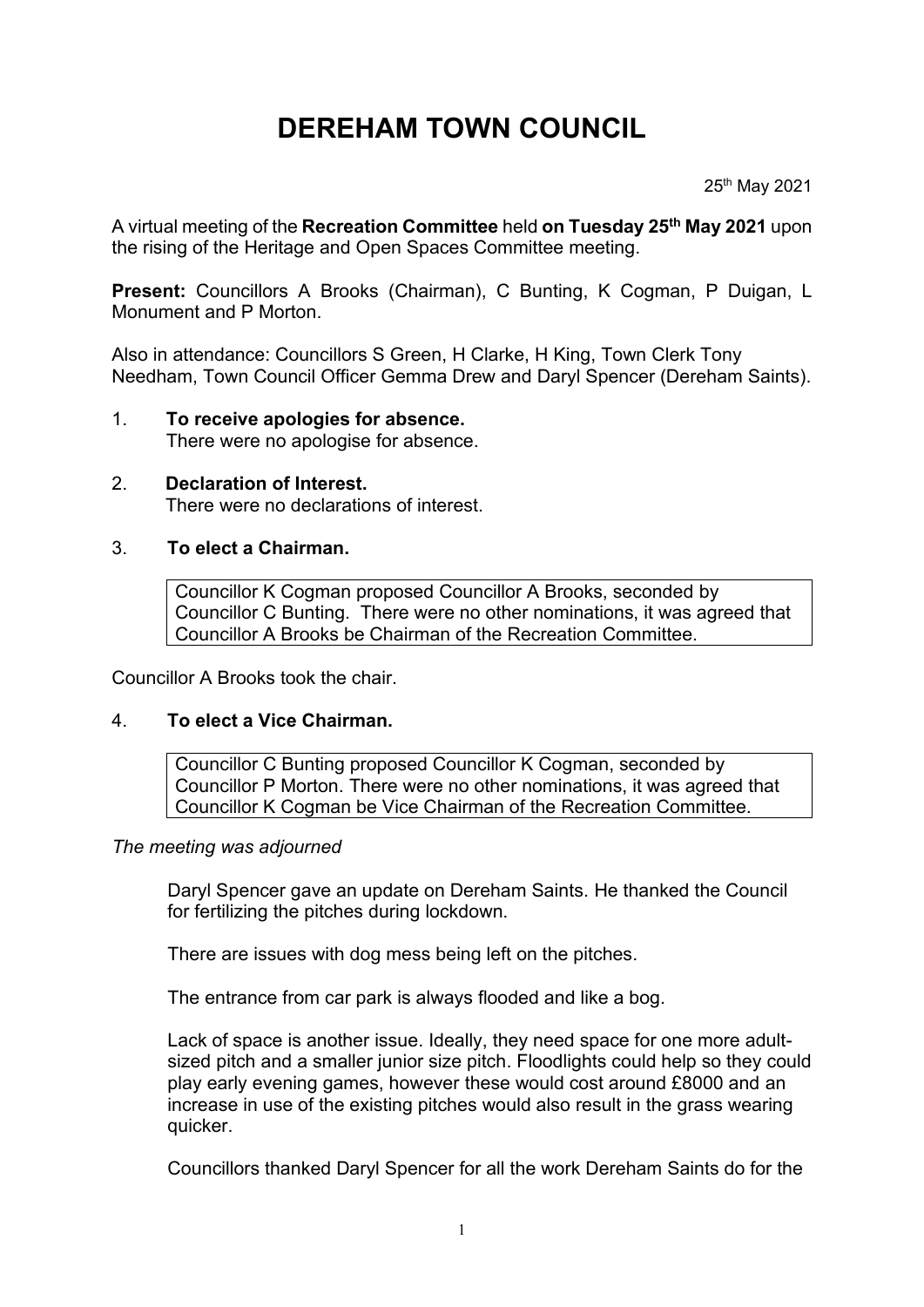children of Dereham and suggested that a number of Councillors should attend a training session to take a look at the pitches and also to show their support.

#### *The meeting resumed*

#### 5. **Consider Playing Pitch Strategy**

There is a significant shortage of football pitches and likely to be a shortage of rugby pitches in future. Dereham Town FC shortage of space could be addressed if it secures a 3G pitch. Some of the deficit could be reduced by improving pitch quality – but this is limited and the Strategy did not take account of the Public Health Act 1961, section 52(3)(a) which may limit the area to be used exclusively for a sports club to one third of the total area. It may be possible to form community use agreements with the schools, but this is not likely to provide the long-term security clubs would need.

The Committee recommended that the Town Council take legal advice with regard to section 52(3)(a) of the Public Health Act 1961.

The Committee recommended that the Town Council liaise with the schools with regards to community use of their pitches.

#### 6 **Consider Play and Open Spaces Assessment**

The Town Clerk explained the Assessment clearly showed what and where deficits were. The next steps could be discussed under the next agenda item.

#### 7 **To consider improving Play Provision following on from the Play and Open Spaces Assessment**

The Play Assessment identified a significant lack of LAPs across the town. It was not possible to map all the potential areas that could form LAPs as part of the assessment, it is known that suitable places exist across the town. The Town Clerk explained that if the Council begin with sites in their control, work would be carried out faster than land that was not in its control

The Committee recommended the Town Council use the Play Assessment to invite tenders for the play equipment on the sites outlined.

The Committee recommended the Town Council use the full budget of £200,000 towards the play provision.

The Committee recommended that the Town Council write to Breckland Council to ask them to improve play provision at Sandy Lane open space and the Highfields area.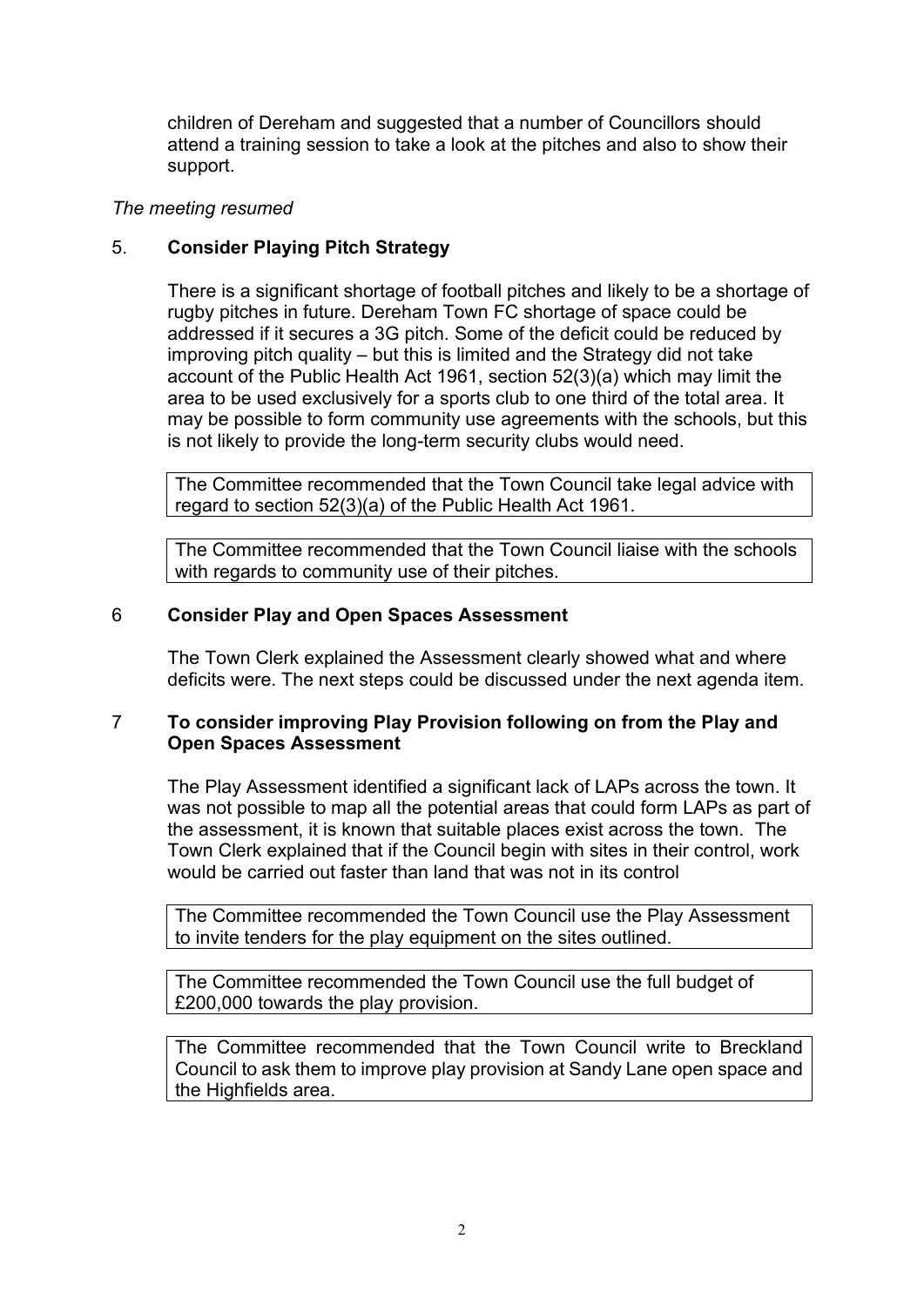The reason for the recommendation is that Breckland Council has control over Sandy Lane open space and also controls the open spaces in the Highfields area.

The Committee recommended that the Clerk compile a schedule of potential parcels of open space which could be used as Local Areas for Play or community seating areas. Councilors would make suggestions to the Clerk and the schedule brought back to a future meeting.

#### 8 **To consider next steps for addressing shortfall in open spaces**

The Play and Open Spaces Assessment identified a shortfall in open space, particularly south of the A47. Overall Dereham has a deficit in open space equivalent to 15ha; if the area south of the A47 was looked at in isolation, it would have a deficit of 22ha.

The Playing Pitch Strategy along with the Play and Open Spaces Assessment have both been steps towards developing a compelling case to justify acquiring land. The Town Clerk explained it would now be prudent to reengage with NP Law to find out what the next step would be. They would not be expected to produce a report, it would just be a few hours legal work.

The Committee recommended that the Town Council should reengage with Solicitors at NP Law to review progress so far and map-out the next steps for Councillors to consider.

#### 9. **To consider adopting open spaces from Persimmon Homes development 3PL/2019/1526/D**

The Town Clerk explained that as long as the Town Council budgets for the maintenance as the properties become occupied then there would always be a budget available. If the Town Council did not create a budget and the Referendum Principle came in, there would no ability to budget.

The Committee recommended adopting open spaces from Persimmon Homes development 3PL/2019/1526/D. *(Amendment made at Full Council meeting held on 8th June 2021)*

#### 10. **Exclusion of press and public**

Proposed by Councillor P Duigan seconded by Councillor L Monument it was agreed to pass a resolution to exclude the Press and Public from the meeting on the grounds that the Business to be transacted is confidential and publicity would be prejudicial to the public interest

#### 11. **Update on sports clubs in Dereham**

The Town Clerk gave a verbal update on the sports clubs and their contributions to the Town.